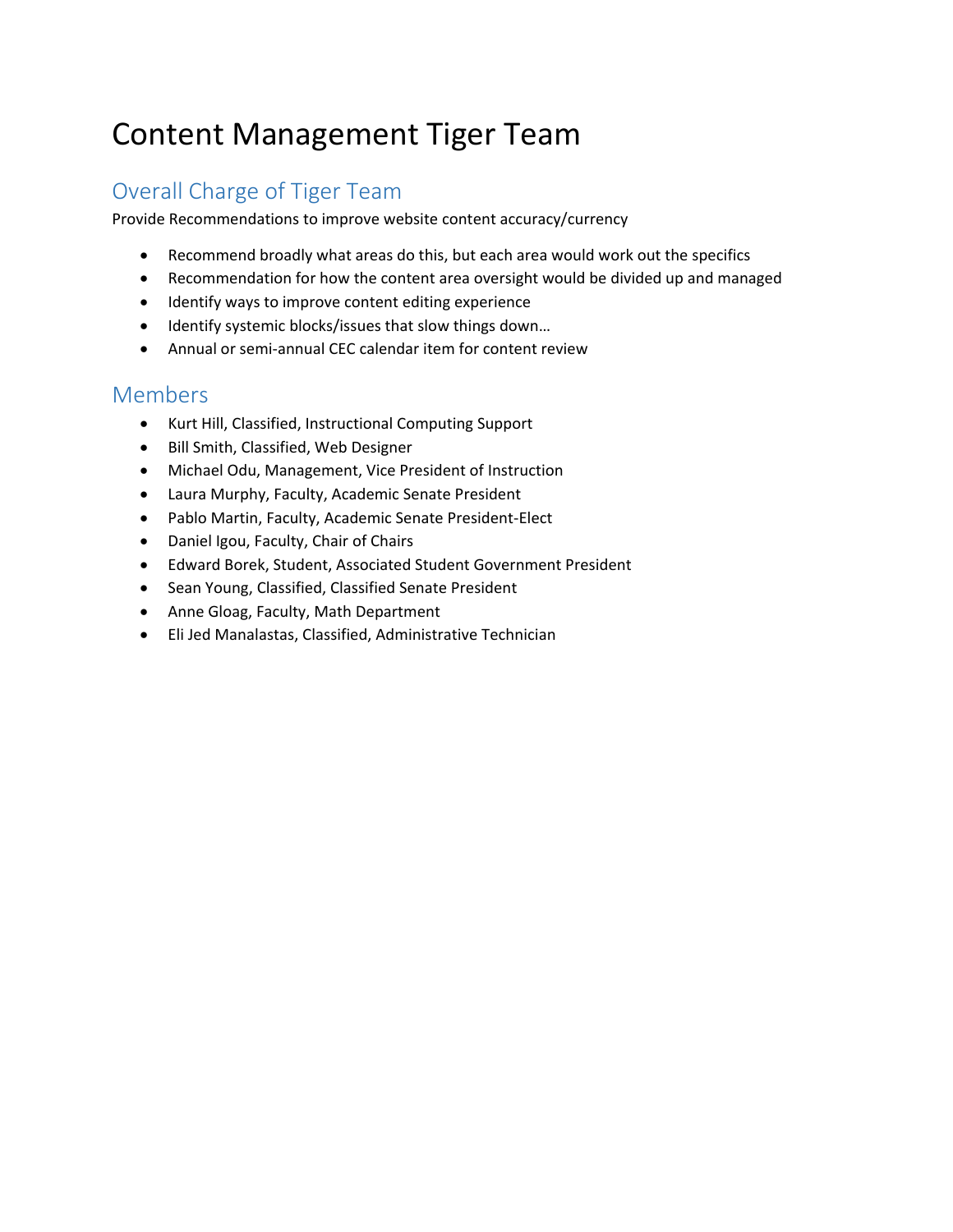# Overall Draft Recommendations to Date

#### Provide Clarity as to Process

Campus management needs to provide clarity as to how content is updated. We remain mired in debate over "whose job it is". The time for that debate is over. Content management systems were developed to allow content experts to maintain their content without needing to be web designers. Basic word processing skills are all that is needed.

The taskforce recommends that it be made broadly clear that content editing will be handled by the respective campus areas. The Web Developer will (and has been, for many years now) assist in training those areas, and assisting with more complex formatting needs, or developing new functionality or content types needed to support those areas. Within each area, the responsible manager will identify the appropriate staff to add/edit content. Whether or not faculty edit any content is a decision internal to each area, and not the purview of this Tiger Team. There are faculty who prefer to update their content, and there are those who do not. These issues can be resolved within the respective areas.

#### Provide Clarity as to Who Maintains Specific Pages

It was discussed several times that it would be good to know *who, specifically*, maintains a specific page. It is not the purview of this Tiger Team to assign who does what, but we recommend that pages have an area in the footer that identifies who maintains the content (e.g., "This page maintained by…"). This can be an individual, or a department contact. This will allow the campus generally to know who to notify about content issues.

#### Provide Link to Report Website Issues

Leveraging the data in the "This page maintained by..." feature, a contact form can be created to facilitate the reporting of issues to the responsible area. These forms tend to generate a lot of spam without additional protections such as a Captcha or similar human-sniffing technology. However, we feel this is an important feature to implement. If spam becomes a problem, we will need to address it which may require some funding.

#### Form a Website User Group

We recommend forming a regular "Website User Group" meeting. This should be an open, nongovernance group (no committee or Brown Act overhead). The Web Department can host an open forum each semester for anyone (including students), to share their thoughts on the website regarding things like information organization, things they have noticed are hard to find or just plain missing, etc. This would increase the contact surface between the web team and end users. We often get useful nuggets of information in casual "hallway conversations", this will make the collection of this information a regular practice.

NOTE: These efforts often fail due to a lack of attendance. This group recommends that management commit to maintaining a presence at these meetings. If managers were tasked with attending, and requested to try and bring some staff & faculty from their areas, this would help. Perhaps a calendar could be set where four or five managers attend each meeting, along with whomever they can bring, and the attendance would rotate through the management team. This would ensure some input from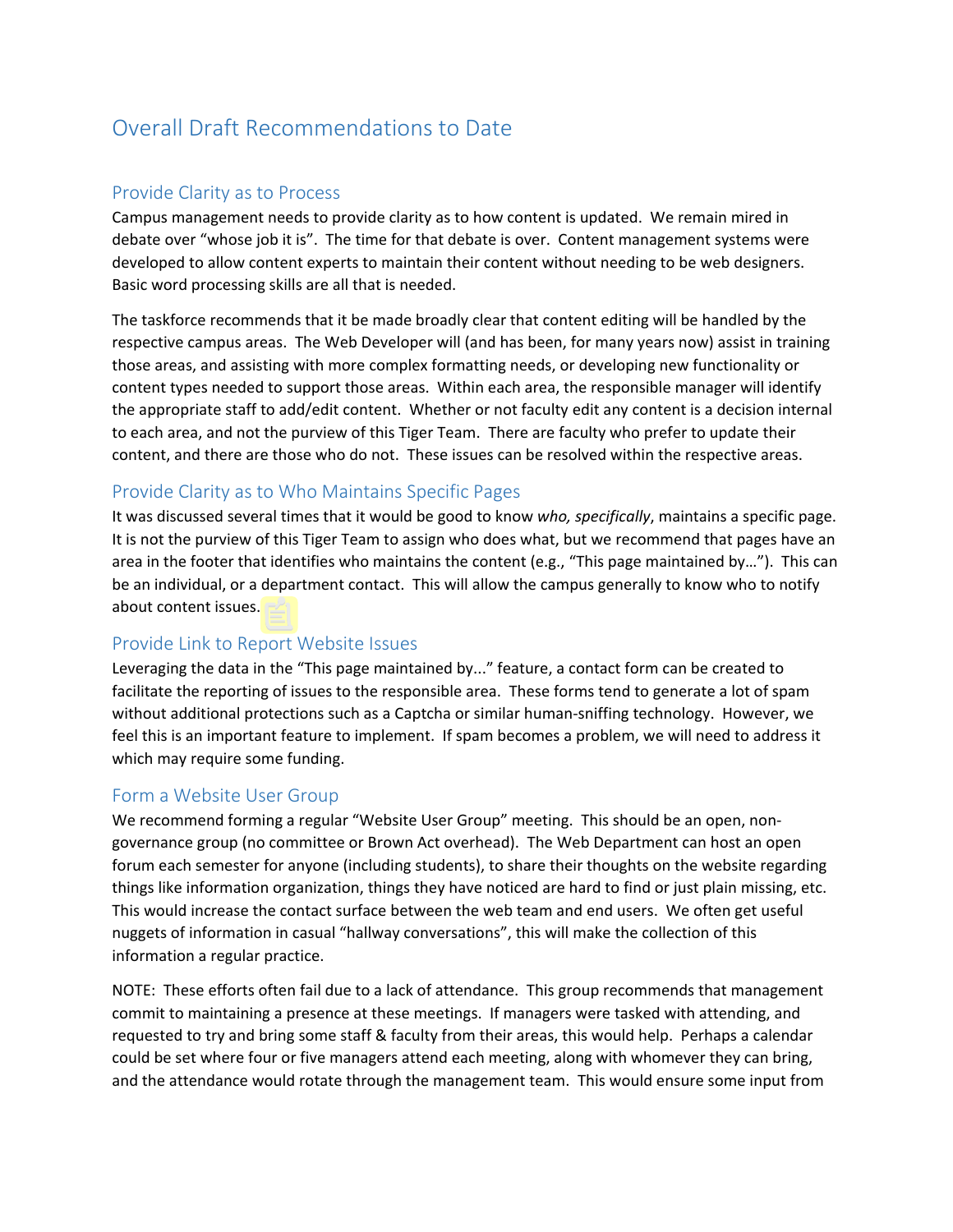all areas over the course of a year (assuming the group meets once per semester). This could also be a FLEX activity. Appropriate scheduling (end of semester) would encourage more adjunct participation.

Providing a budget for food would encourage participation. This campus is historically resistant to this concept; however, funding is often a useful measure of what an organization feels is important. Is the website worth a few pizzas? We believe the cost of some food will be worthwhile as it is a pretty universal way to get more attendance.

#### Regular Content Audits

The campus should commit to regular content audits. These do not need to be onerous tasks, and perhaps we come up with a gentler word than Audit, but the College Council should commit to placing this task on its Agenda on a regular basis. At the least, I would suggest at the start of Summer the Council discuss this and alert management that it is time for them to review their areas and ensure they are up to date and accurate, and we are "student ready/community ready" for the upcoming Fall semester. This needs to be a semi-regular item on the management calendar, and placing it at the College Council as a periodic or annual event will signify its importance

### Usability Testing

The Web Department should begin conducting regular usability tests of the website. This would entail providing volunteers a series of tasks to perform on the website, such as "navigate to Financial Aid", and then reporting their experience, etc. It will be very important that students are a large part of this testing, therefore it would be useful to have a "pizza budget" to get students to show up.

## Require Adherence to Standards

The campus should endeavor to bring outside pages back under the umbrella of the campus website. This is critical, as all content on outside pages is not accessible via search. Students looking for information on campus clubs or the basketball team will not find anything on our site. There was discussion about the ASG site in particular, as there are concerns about maintaining the autonomy of ASG, however there are also other issues such as ASG is a Brown Act body, yet no minutes and Agendas are available on the campus governance pages for this Body. Some additional discussion is needed. However, at a minimum, Brown Act bodies should be required to post agendas and minutes via the campus standard interface, so all meeting dates, times, minutes and agendas are available via the same, standard interface.

#### Calendar

Using the campus calendar on the website should not be optional. This item properly belongs under the "Require Adherence to Standards", but the campus calendar is an important function that becomes of limited use when not used by all areas. Students should not need to go to another site to find athletic events, or student club meetings, etc. Students who find a campus calendar full of nothing but governance committee meetings will quickly realize that the campus calendar has no utility for them, and they will stop using it.